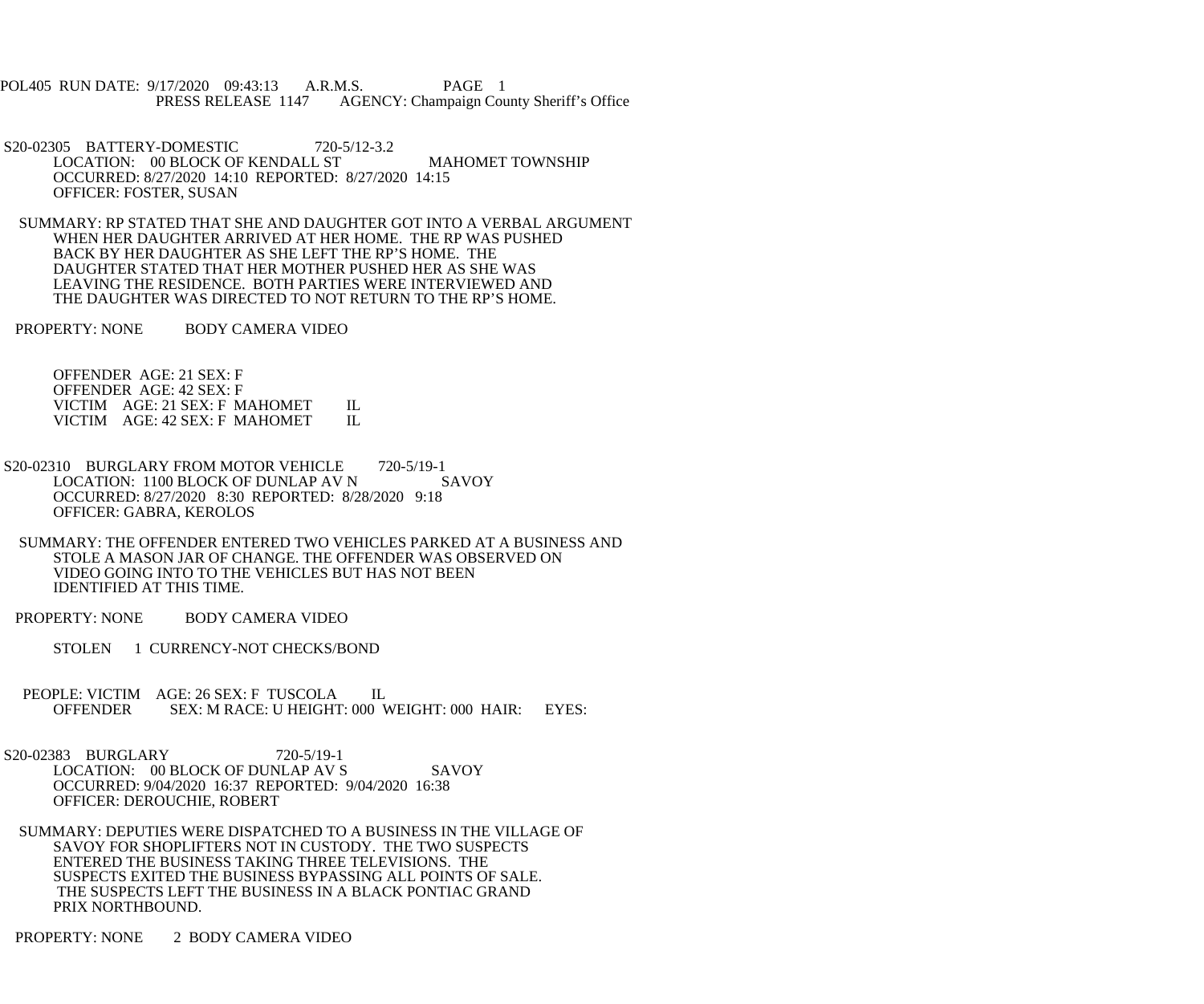POL405 RUN DATE: 9/17/2020 09:43:13 A.R.M.S. PAGE 2<br>PRESS RELEASE 1147 AGENCY: Champaign Cou PRESS RELEASE 1147 AGENCY: Champaign County Sheriff's Office<br>NONE 1 CD / DVD DISK 1 CD / DVD DISK

STOLEN 3 TELEVISION

NONE 8 PHOTOGRAPHS

 OFFENDER SEX: M RACE: B HEIGHT: 000 WEIGHT: 000 HAIR: BLK EYES: OFFENDER AGE: 21 SEX: F VICTIM WALMART SAVOY IL

- S20-02390 DRIVING UNDER INFLUENCE-DRUGS 625-5/11-501A4<br>DRUG EOUIPMENT-POSSESSION 720-600/3.5 DRUG EQUIPMENT-POSSESSION 720-600/3.5<br>DRIVING UNDER REVOKED LICENSE 625-5/6-303 DRIVING UNDER REVOKED LICENSE OPERATE UNINSURED MOTOR VEHICLE 625-5/3-707<br>LOCATION: 100 BLOCK OF MAIN ST PENFIELD LOCATION: 100 BLOCK OF MAIN ST OCCURRED: 9/05/2020 4:01 REPORTED: 9/05/2020 4:01 OFFICER: MARSH, JESSE
- SUMMARY: ON 09/05/20, A CHAMPAIGN COUNTY SHERIFF'S DEPUTY WAS DISPATCHED TO A BUSINESS ON MAIN ST, PENFIELD IN REGARD TO A SUSPICIOUS VEHICLE PARKED IN THE PARKING LOT. THE VEHICLE WAS LOCATED, THE MALE DRIVER ADMITTED TO DRIVING AND CONSUMING METHAMPHETAMINE IN THE LAST 24 HOURS. THE DRIVER SHOWED INDICATORS OF IMPAIRMENT DURING SFSTS AND REFUSED TO SUBMIT TO CHEMICAL TESTING. NARCOTIC PARAPHERNALIA WAS LOCATED IN THE VEHICLE.

PROPERTY: NONE BODY CAMERA VIDEO

NONE BODY CAMERA VIDEO

PEOPLE: VICTIM SOCIETY

ARRESTS: WERNIGK TIMOTHY R AGE: 40 SEX: M 225 FRANKLIN PENFIELD IL<br>CHARGE: DRIVING UNDER INFLUENCE-DRUGS 625-5/11-501 DRIVING UNDER INFLUENCE-D CHARGE: DRIVING UNDER INFLUENCE-DRUGS<br>AT: 108 MAIN ST PENFIELD BY: MARSH, JESSE AT: 108 MAIN ST PENFIELD BY:<br>WERNIGK TIMOTHY R AGE: 40 SEX: M 225 FRANKLIN PENFIELD IL<br>ICENSE 625-5/6-303 DRIVING UNDER REVOKED LIC CHARGE: DRIVING UNDER REVOKED LICENSE<br>AT: 108 MAIN ST PENFIELD BY: MARSH, JESSE AT: 108 MAIN ST PENFIELD BY:<br>WERNIGK TIMOTHY R WERNIGK TIMOTHY R AGE: 40 SEX: M 225 FRANKLIN PENFIELD IL CHARGE: DRUG EQUIPMENT-POSSESSIC POSSESSION 720-600/3.5 DRUG EQUIPMENT-POSSESSION<br>BY: MARSH. JESSE AT: 108 MAIN ST PÈNFIELD BY:<br>WERNIGK TIMOTHY R AGE: 40 SEX: M 225 FRANKLIN PENFIELD IL<br>R VEHICLE 625-5/3-707 OPERATE UNINSURED MOTOR V CHARGE: OPERATE UNINSURED MOTOR VEHICLE<br>AT: 108 MAIN ST PENFIELD BY: MARSH, JESSE AT: 108 MAIN ST PENFIELD

S20-02389 TRESPASS-RESIDENCE 720-5/19-4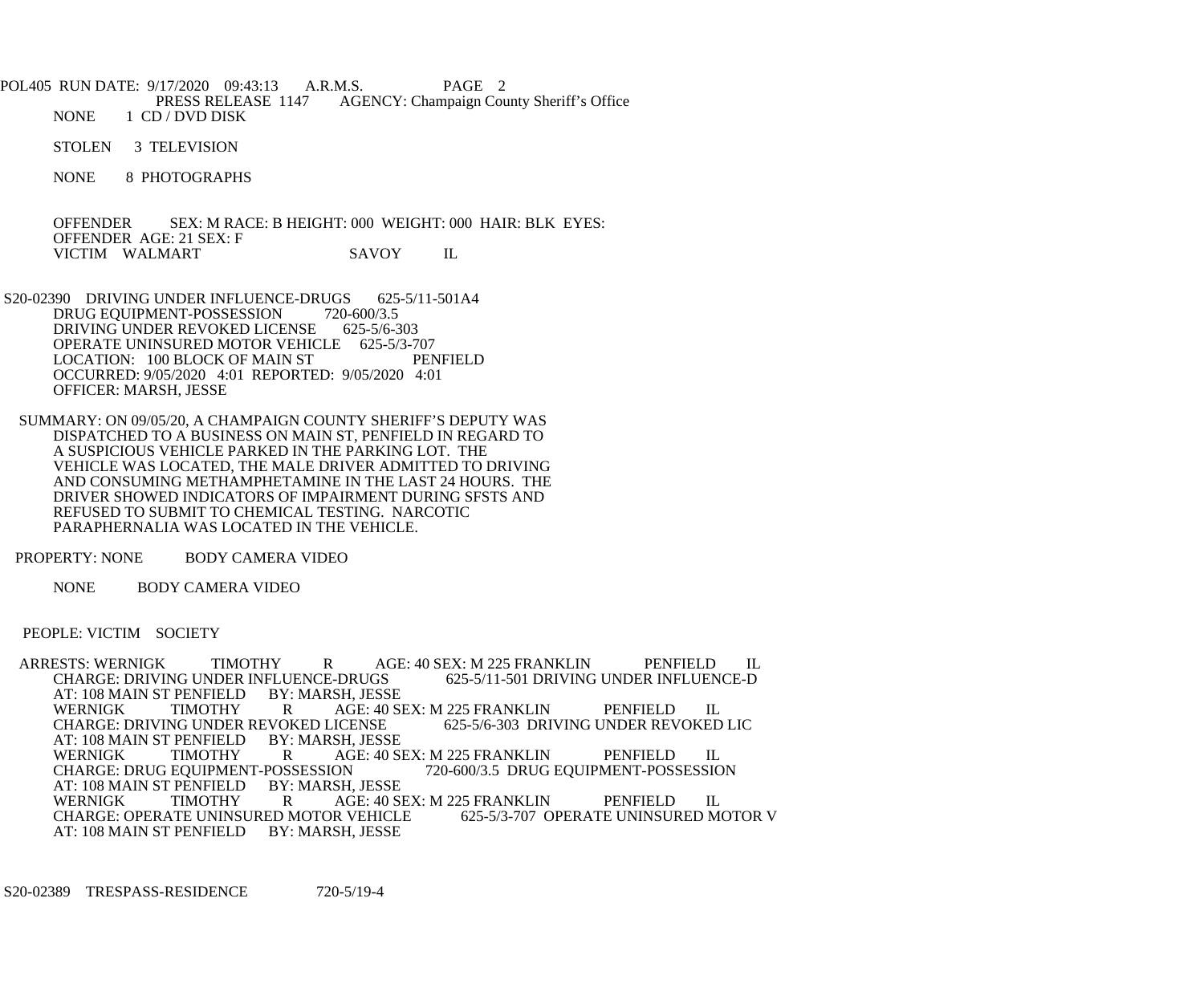POL405 RUN DATE: 9/17/2020 09:43:13 A.R.M.S. PAGE 3<br>PRESS RELEASE 1147 AGENCY: Champaign Cou AGENCY: Champaign County Sheriff's Office BATTERY-DOMESTIC 720-5/12-3.2 LOCATION: 00 BLOCK OF KENYON RD E URBANA TOWNSHIP OCCURRED: 9/05/2020 4:00 REPORTED: 9/05/2020 4:21 OFFICER: FROMM, DANIEL

 SUMMARY: ON SATURDAY, 9/5/20, CHAMPAIGN COUNTY SHERIFF'S DEPUTIES WERE DISPATCHED TO URBANA TOWNSHIP FOR AN UNKNOWN PROBLEM. DEPUTIES ARRIVED AND DETERMINED THAT SEVERAL INDIVIDUALS ENTERED A RESIDENCE WITHOUT PERMISSION AND A PHYSICAL ALTERCATION TOOK PLACE. THE INDIVIDUALS WERE REMOVED FROM THE PROPERTY. NO ARRESTS WERE MADE.

PROPERTY: NONE BODY CAMERA VIDEO

 OFFENDER AGE: 28 SEX: M VICTIM AGE: 41 SEX: M URBANA IL

 S20-02411 BURGLARY FROM MOTOR VEHICLE 720-5/19-1 LOCATION: 00 BLOCK OF PEARL ST W THOMASBORO OCCURRED: 9/05/2020 22:30 REPORTED: 9/06/2020 14:42 OFFICER: DEROUCHIE, ROBERT

 SUMMARY: I WAS DISPATCHED TO A BURGLARY TO MOTOR VEHICLE IN THE VILLAGE OF THOMASBORO. SOMETIME DURING THE OVERNIGHT HOURS AN UNKNOWN SUSPECT ENTERED THE VICTIM'S VEHICLE AND STOLE A HANDICAPPED PLACARD.

PROPERTY: NONE 1 BODY CAMERA VIDEO

STOLEN 1 DOCUMENTS / RECEIPTS

 OFFENDER SEX: RACE: HEIGHT: 000 WEIGHT: 000 HAIR: EYES: VICTIM AGE: 63 SEX: F THOMASBORO IL<br>VICTIM AGE: 56 SEX: M THOMASBORO IL VICTIM AGE: 56 SEX: M THOMASBORO

- S20-02419 BATTERY-DOMESTIC 720-5/12-3.2 LOCATION: 00 BLOCK OF CLARK ST W THOMASBORO OCCURRED: 9/07/2020 13:56 REPORTED: 9/07/2020 13:56 OFFICER: REIFSTECK, JONATHAN
- SUMMARY: DISPATCHED TO A DOMESTIC BETWEEN ROOMMATES WHO WERE ALSO IN A PRIOR DATING RELATIONSHIP. THEY WERE MUTUAL COMBATANTS AND WERE SUBSEQUENTLY SEPARATED FOR THE EVENING. NO ARREST(S) WERE MADE DUE TO THE TOTALITY OF THE CIRCUMSTANCES.

PROPERTY: NONE 1 BODY CAMERA VIDEO

 OFFENDER AGE: 24 SEX: M OFFENDER AGE: 21 SEX: F VICTIM AGE: 24 SEX: M THOMASBORO IL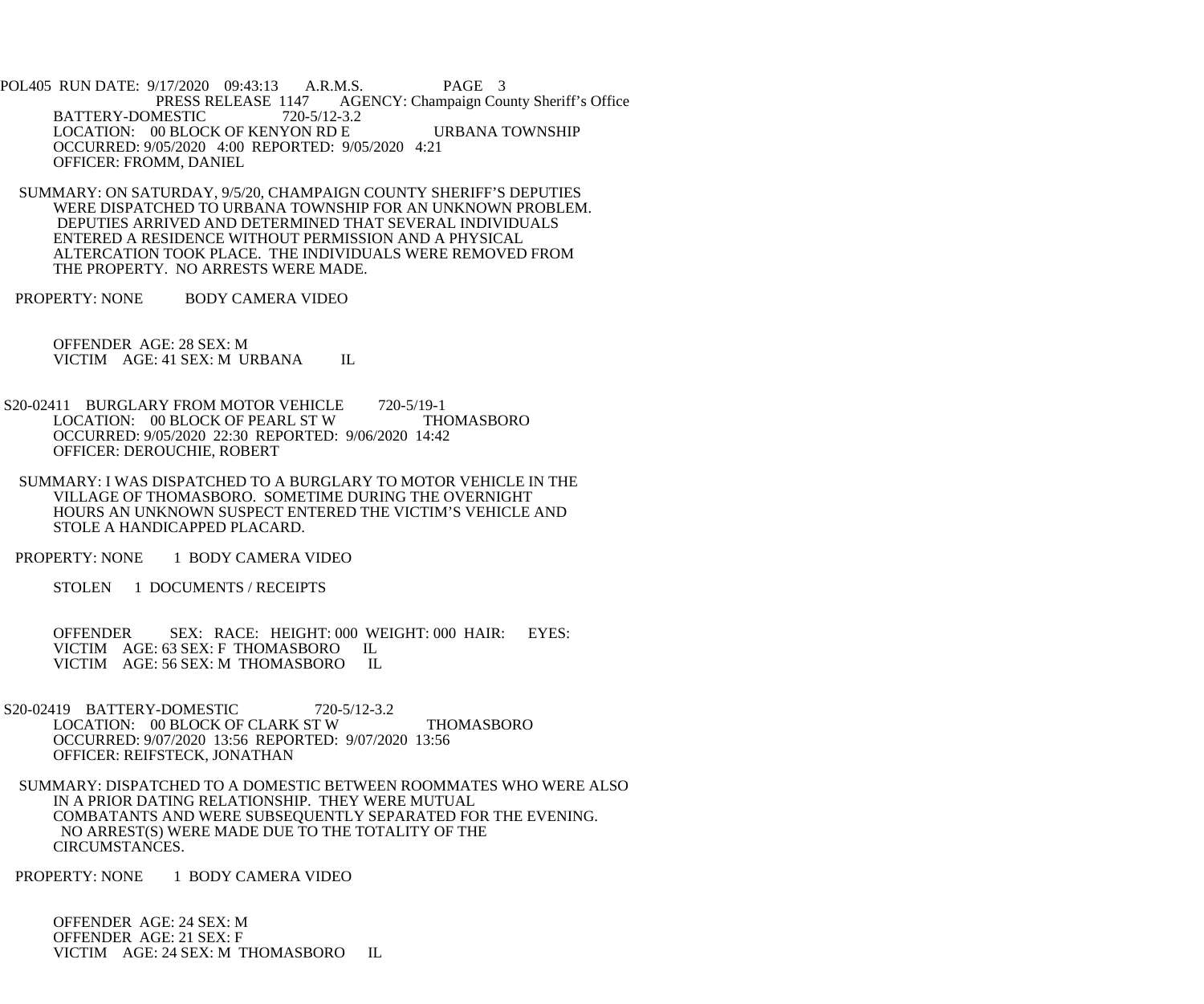POL405 RUN DATE: 9/17/2020 09:43:13 A.R.M.S. PAGE 4<br>PRESS RELEASE 1147 AGENCY: Champaign Cou AGENCY: Champaign County Sheriff's Office VICTIM AGE: 21 SEX: F THOMASBORO IL

- S20-02422 WARRANT-IN STATE NO REAR REGISTRATION LIGHT 625-5/12-201C LOCATION: 00 BLOCK OF COUNTRY CLUB RD W URBANA TOWNSHIP OCCURRED: 9/08/2020 0:39 REPORTED: 9/08/2020 0:39 OFFICER: CHRISTENSEN, CORY
- SUMMARY: TRAFFIC STOP INITIATED PURSUANT TO AN IVC VIOLATION IN URBANA IL. THE PASSENGER HAD TWO ACTIVE CHAMPAIGN CO. FTA (DRIVING UNDER SUSPENDED LICENSE) WARRANT(S). THE PASSENGER WAS ISSUED A STATE NTA IN REGARD TO BOTH CHAMPAIGN CO. WARRANT(S).
- PROPERTY: NONE 1 BODY CAMERA VIDEO
- PEOPLE: VICTIM SOCIETY-WARRANTS/RECOVERED PROPERTY OFFENDER AGE: 31 SEX: M OFFENDER AGE: 42 SEX: F
- ARRESTS: MOORE QUATAZZE TERRELL AGE: 31 SEX: M 2524 W SPRINGFIELD #1B CHAMPAIGN IL CHARGE: WARRANT WARRANT WARRANT-IN STATE CHARGE: WARRANT-IN STATE WARRANT WARRANT-IN STATE<br>AT: COUNTRY CLUB RD BY: CHRISTENSEN, CORY BY: CHRISTENSEN, CORY

S20-02425 WARRANT-IN STATE

LOCATION: 00 BLOCK OF MAIN ST E URBANA TOWNSHIP OCCURRED: 9/08/2020 9:45 REPORTED: 9/08/2020 9:45 OFFICER: GOOD, BRYCE

SUMMARY: WARRANT ARREST AT CHAMPAIGN COUNTY COURTHOUSE

PEOPLE: VICTIM SOCIETY-WARRANTS/RECOVERED PROPERTY

- ARRESTS: BROWN STAN LEE AGE: 62 SEX: M 2108 W WHITE APT #138 CHAMPAIGN IL CHARGE: WARRANT WARRANT WARRANT-IN STATE ATE WARRANT WARRANT-IN STATE<br>BY: GOOD, BRYCE AT: 100 BLK E MAIN ST
- S20-02428 DRIVING UNDER SUSPENDED LICENSE 625-5/6-303 WARRANT-IN STATE LOCATION: 00 BLOCK OF MARKET ST/WOOD DUCK CHAMPAIGN OCCURRED: 9/08/2020 21:53 REPORTED: 9/08/2020 21:53 OFFICER: FORDYCE, CODY
- SUMMARY: ON 9/8/20, I CONDUCTED A TRAFFIC STOP ON A VEHICLE FOR AN IVC VIOLATION. I LATER LEARNED THE DRIVER OF THE VEHICLE HAD A SUSPENDED DRIVERS LICENSE ALONG WITH A CHAMPAIGN